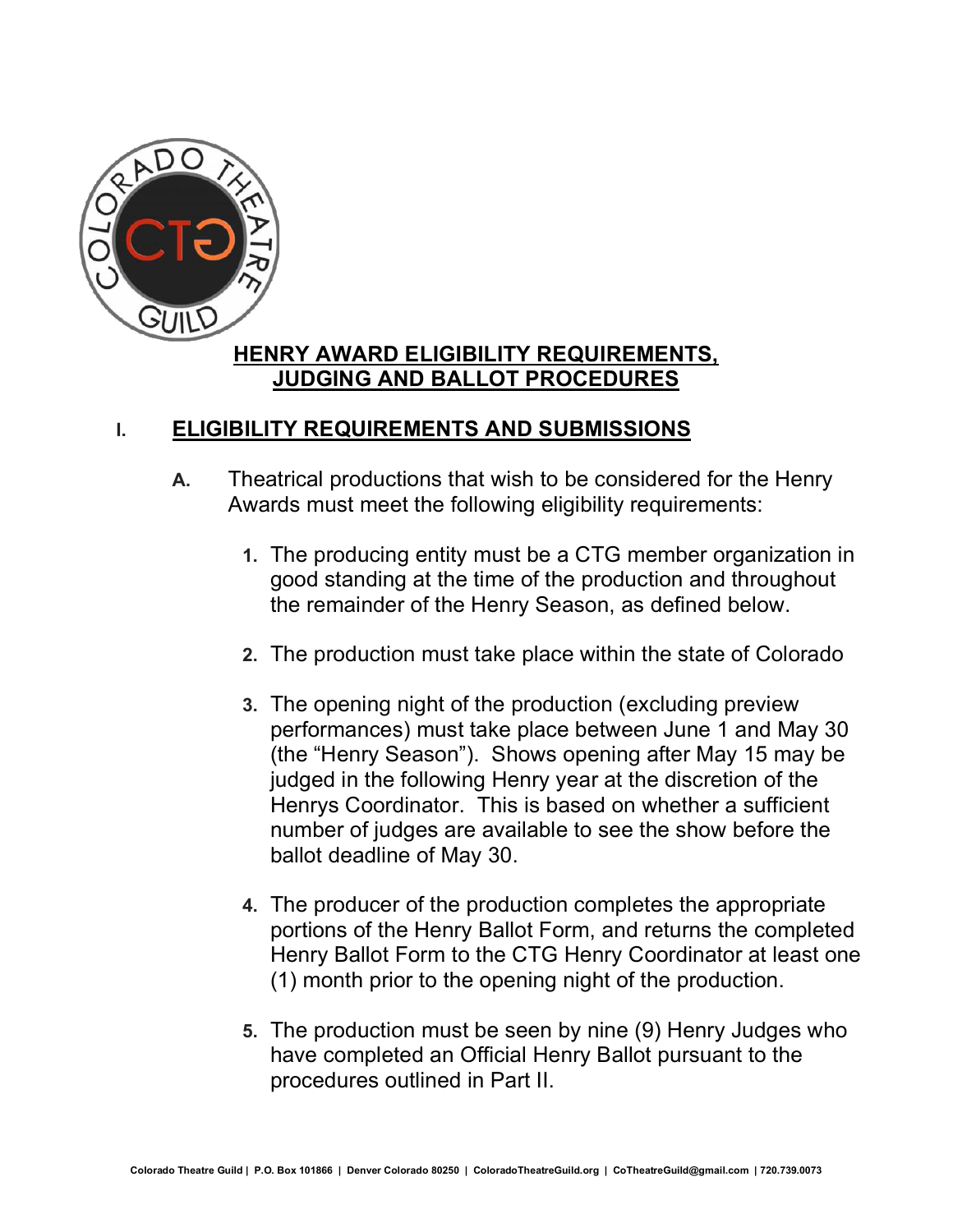- **B.** The following productions will not be eligible for a Henry Award:
	- **1.** Remounted productions which have been produced by the same theatre or company within the past five (5) years, where less than half the creative staff and performers have changed, are not eligible.
	- **2.** Touring shows are not eligible. A 'Tour' is defined as a show produced at one CTG member theatre and then re-mounted at another CTG member theatre within five (5) years, where less than half the creative staff and performers have changed.
	- **3.** Touring productions produced outside of Colorado are not eligible.
	- **4.** Productions whose run is less than three (3) weeks with fewer than 8 performances may not be eligible. Short runs become problematic with scheduling judges to attend performances.
	- **5.** Productions that are solely produced by a high school, college or university, puppet theatre, opera, performance art, mime theatre, unscripted or improvised productions or staged readings.
	- **6.** Children's theatre, student or youth theatre productions are not eligible.
- **C.** The Colorado Theatre Guild shall have complete discretion to interpret the foregoing eligibility requirements and determine whether a given production is eligible for consideration for the Henry Awards.

## **II. JUDGING AND BALLOT PROCEDURES**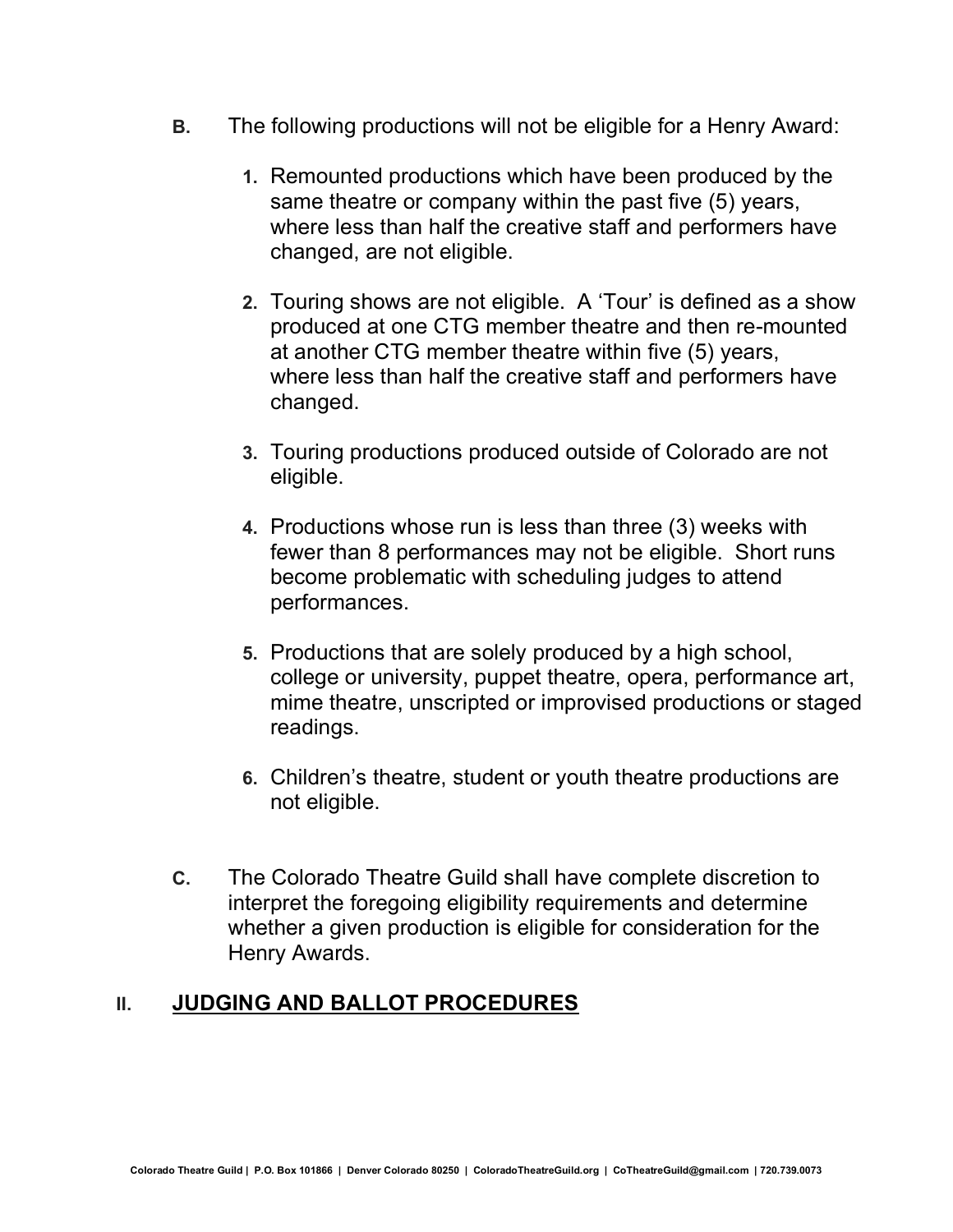- **A.** The Official Henry Ballots will be published to the pool of Henry Judges for each Eligible Production as soon as the 'Master' ballot is received from the show producer.
- **B.** Henry Judges shall submit a completed Official Henry Ballot to the CTG Henry Coordinator within one week of attending an Eligible Production. The CTG Henry Coordinator will ensure that each Official Henry Ballot is filled out in its entirety. Once completion is verified, all Official Henry Ballots will be securely monitored.
- **C.** At the end of the Henry Season all Official Henry Ballots will be tabulated. The recipients with the highest scores in each category shall be announced as the nominees for that category. EXCEPT that the score for the "Best Season by a Company" will be calculated as provided in Part II E, below.
- **D.** At the Henry Awards gala, the nominee with the highest score in each category shall be announced the winner of the Henry Award for that category.
- **E.** At the end of the Henry Season the CTG board of directors will determine the nominations for the category of "Best Season by a Company". The number of total category nominations, and point scores may be taken into consideration to calculate both nominees and winner.
- **F. Understudies:** Henry's Judges are presented with a ballot form that is populated with the Principal and Supporting cast as provided by the producer. If an understudy goes on for a performer for a show where a Henry's Judge is scheduled to attend it is the responsibility of the Producer to reschedule that judge to a performance when that performer is on. Failure to do so may invalidate that performer for Henry's Award consideration if the minimum number of judges do not see that actor.
- **G. Cast Changes:** In the event of a cast change during a run, it is the responsibility of the Producer to schedule Judges to see the new actor. Failure to do so may invalidate that performer for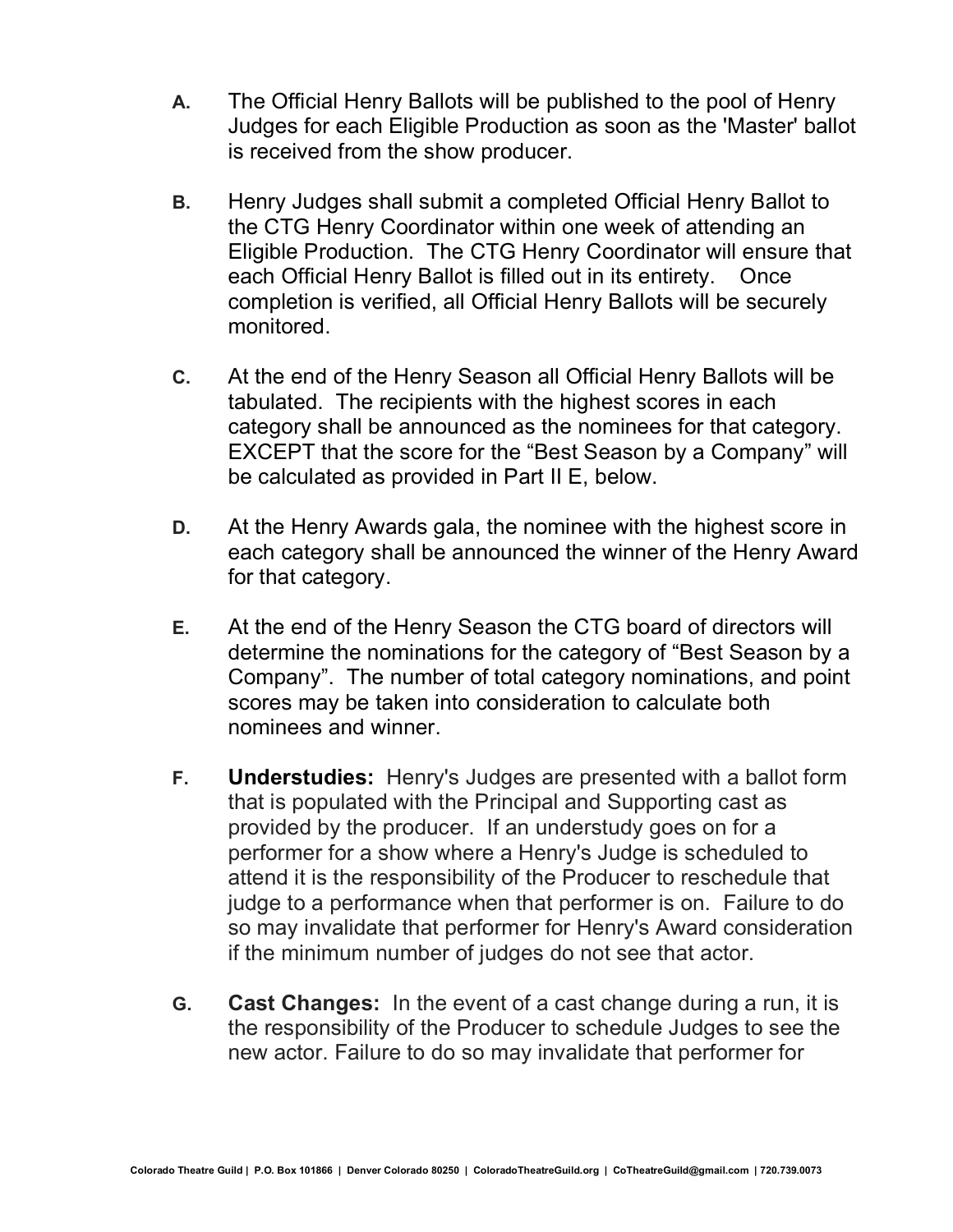Henry's Award consideration if the minimum number of judges do not see that actor.

- **H. Double Casting:** In the event that more than one actor is cast in a single role, the Producer must designate one of the performers as the Primary Actor. Henry's Judges should be scheduled to attend a show when the Primary Actor is performing. Failure to do so may invalidate that performer for Henry's Award consideration if the minimum number of judges do not see that actor.
- I. The Colorado Theatre Guild shall have the discretion to interpret the foregoing judging and ballot procedures and, if necessary, to change or amend those procedures at any time.

## **III. DEFINITIONS**

- **A.** Counted Ballot means the Official Henry Ballots that are selected and tabulated, per the procedures in Part II C-F.
- **B.** CTG means the Colorado Theatre Guild.
- **C.** CTG Henry Coordinator means the person designated by the Colorado Theatre Guild to coordinate and carry out the procedures identified herein and the duties related thereto.
- **D.** Eligible Production means a production meeting all of the requirements of Part I A and not falling under any of the exclusions listed in Part I B.
- **E.** Henry Ballot means the ballot form that the producer of an Eligible Production, fills out and submits to the CTG Henry Coordinator. In filling out the Henry Ballot Form, the producer, provides basic information about the production and identifies the cast and crew that the Henry Judges will be judging. The Henry Ballot Form includes instructions for the completion of the form. Once the Henry Ballot Form has been received by the CTG Henry Coordinator, and the CTG Henry Coordinator has verified its completion, the completed Henry Ballot Form becomes the Official Henry Ballot for that production.
- **F.** Henry Judges means the pool of judges who've applied and been accepted for the given judging year.
- **G.** Henry Season runs between June 1 and May 30 of the following year.